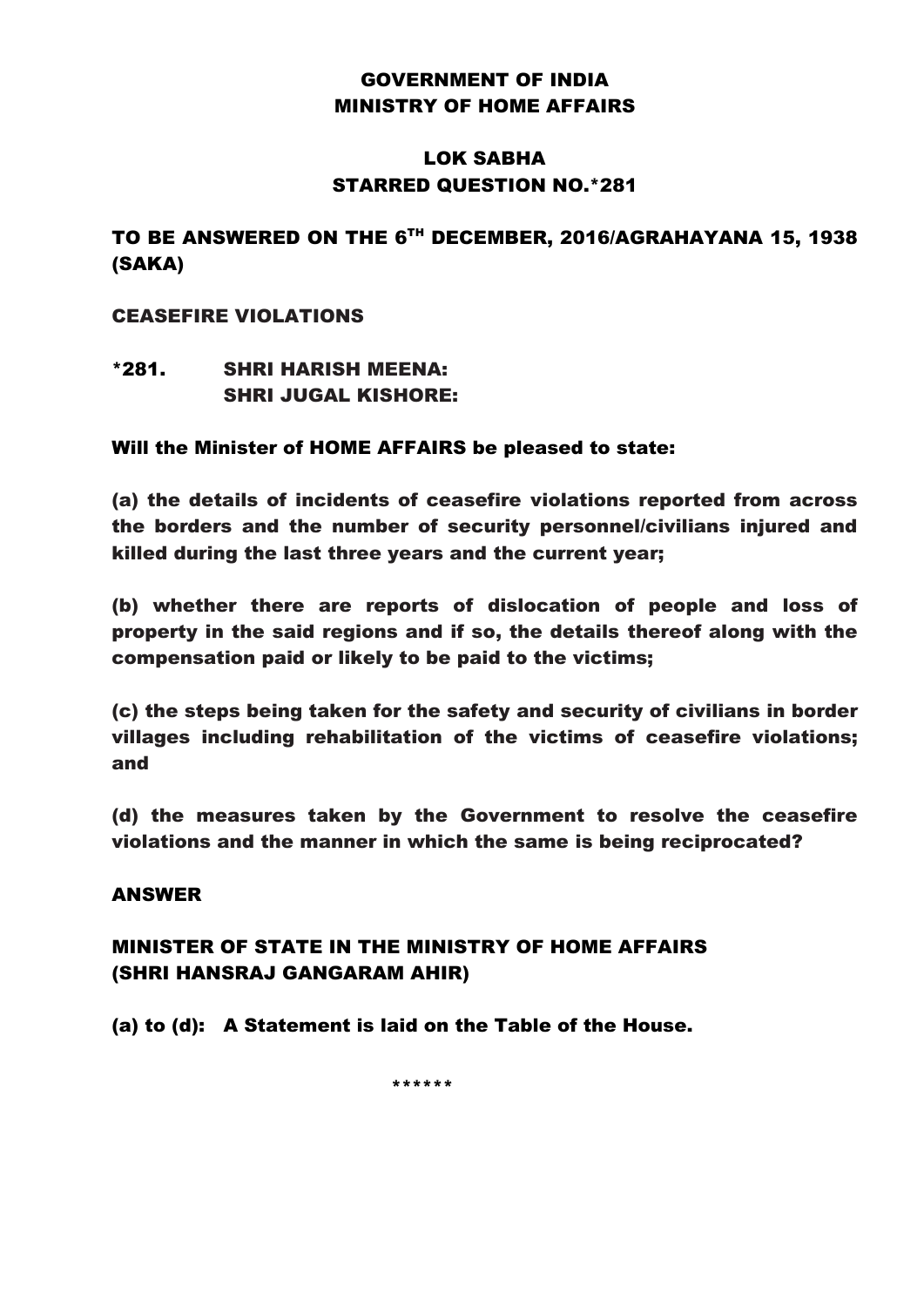# STATEMENT REFFERED TO IN REPLY TO THE LOK SABHA STARRED QUESTION NO.\*281 FOR 6.12.2016.

(a) & (b): The details of ceasefire violations reported from across the

borders and the number of security personnel/ civilians injured and killed

in Jammu and Kashmir(J&K), during the last three years and the current

#### year is as under:-

| <b>No. of Ceasefire violations</b> |                                                                   |                                     |  |  |  |  |
|------------------------------------|-------------------------------------------------------------------|-------------------------------------|--|--|--|--|
| Year                               | Along the Line of Control in the   Along the International Border |                                     |  |  |  |  |
|                                    | State of J&K under operational                                    | in the State of J&K under           |  |  |  |  |
|                                    | control of Army                                                   | operational control of BSF          |  |  |  |  |
| 2013                               | 199                                                               | 148                                 |  |  |  |  |
| 2014                               | 153                                                               | 430                                 |  |  |  |  |
| 2015                               | 152                                                               | 253                                 |  |  |  |  |
| 2016                               | 216 (till 26 <sup>th</sup> November)                              | 221(till 30 <sup>th</sup> November) |  |  |  |  |

| <b>Casualties of Civilians and Security Personnel and No. of houses damaged due</b><br>to Ceasefire Violations |                            |                            |               |                                        |                           |                                           |              |  |  |  |
|----------------------------------------------------------------------------------------------------------------|----------------------------|----------------------------|---------------|----------------------------------------|---------------------------|-------------------------------------------|--------------|--|--|--|
| Year                                                                                                           | <b>Civilians</b>           |                            |               | <b>Army Personnel</b>                  |                           | <b>BSF Personnel</b><br><b>structures</b> |              |  |  |  |
|                                                                                                                | <b>Killed</b>              | <b>Injured</b>             | <b>Killed</b> | <b>Injured</b>                         | <b>Killed</b>             | <b>Injured</b>                            |              |  |  |  |
| 2013                                                                                                           | ۰                          | 26                         | 3             | 15                                     | 2                         | 18                                        | 3            |  |  |  |
| 2014                                                                                                           | 14                         | 101                        | 1             | 11                                     | 2                         | 17                                        | 140          |  |  |  |
| 2015                                                                                                           | 16                         | 71                         | 6             | 17                                     | 4                         | 9                                         | 101          |  |  |  |
| 2016                                                                                                           | 12<br>(till<br>21.11.2016) | 80<br>(till<br>21.11.2016) | 8<br>(till    | 74<br>(till<br>26.11.2016) 26.11.2016) | 5<br>(till<br>30.11.2016) | 25<br>(till<br>30.11.2016) 7.11.2016)     | 111<br>(till |  |  |  |

Due to ceasefire violations 27449 people in J&K were temporarily

shifted to safer places/ locations during 2016 after surgical strikes and

....3/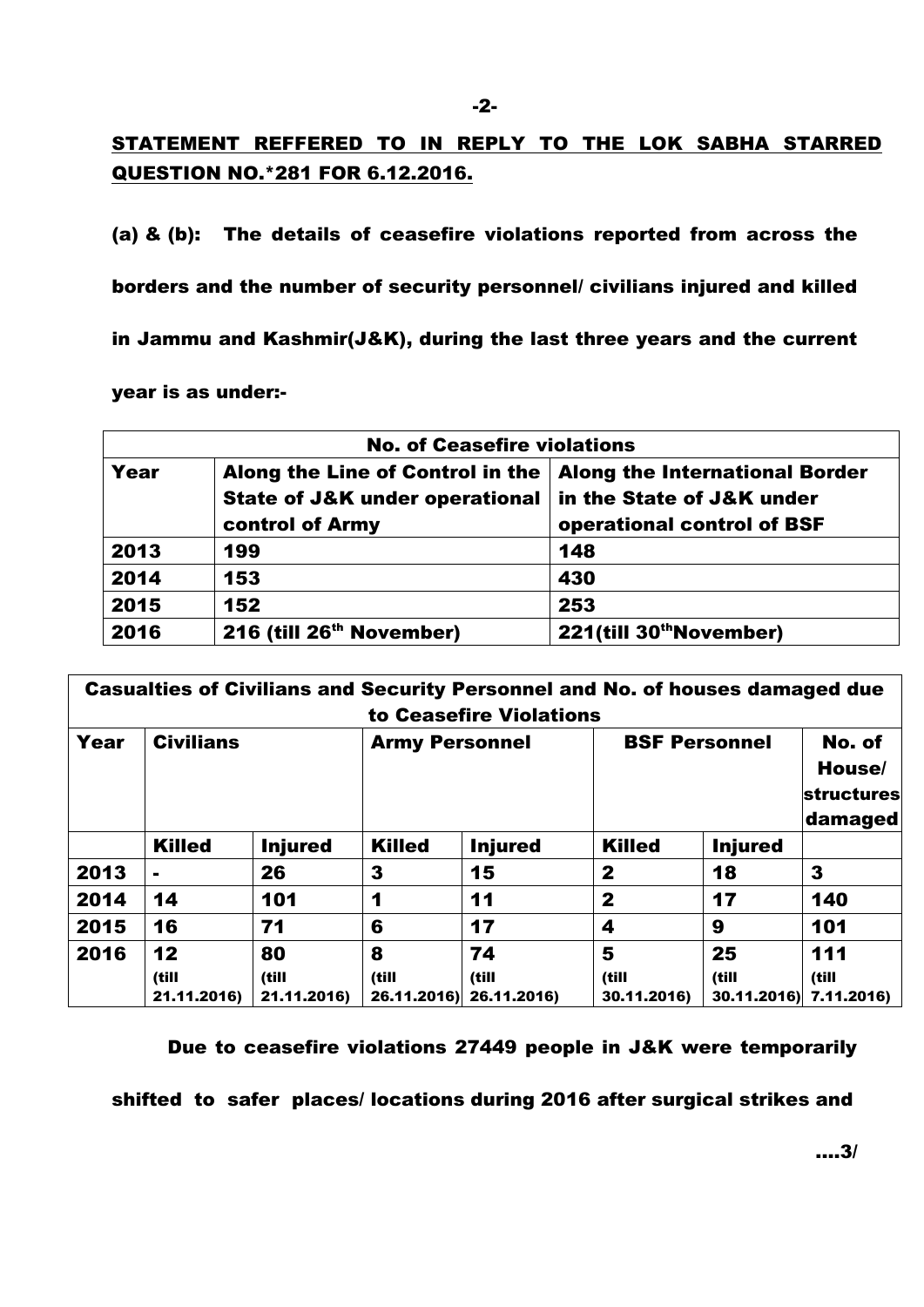#### L.S.S.Q.NO.\*281 FOR 06.12.2016

out of which approximately 6 thousand persons stayed in relief camps and the remaining stayed with their relatives. Majority of the people have since returned to their homes. At present, about 220 families comprising of around 700 persons are in 3 relief camps.

The ex-gratia/ compensation is paid to families of civilians/ SFs killed as per the extant guidelines of CAPFs/ Army/ State Government.

(c): In the event of persistent cross border firing, various measures are taken for the convenience of the people residing in the border districts. The affected families are shifted to safer places temporarily in Government and private accommodations and effort is made to provide them with basic amenities like health care, drinking water, power, temporary toilets, sanitation and security, till they return to their homes. Security measures are augmented in border areas and anti-infiltration grid is strengthened. Police deployment is made for border villages during the night. Adequate security is provided to the abandoned villages for protection of property. Close coordination among BSF, Army, Police and Civil Administration is maintained.

-3-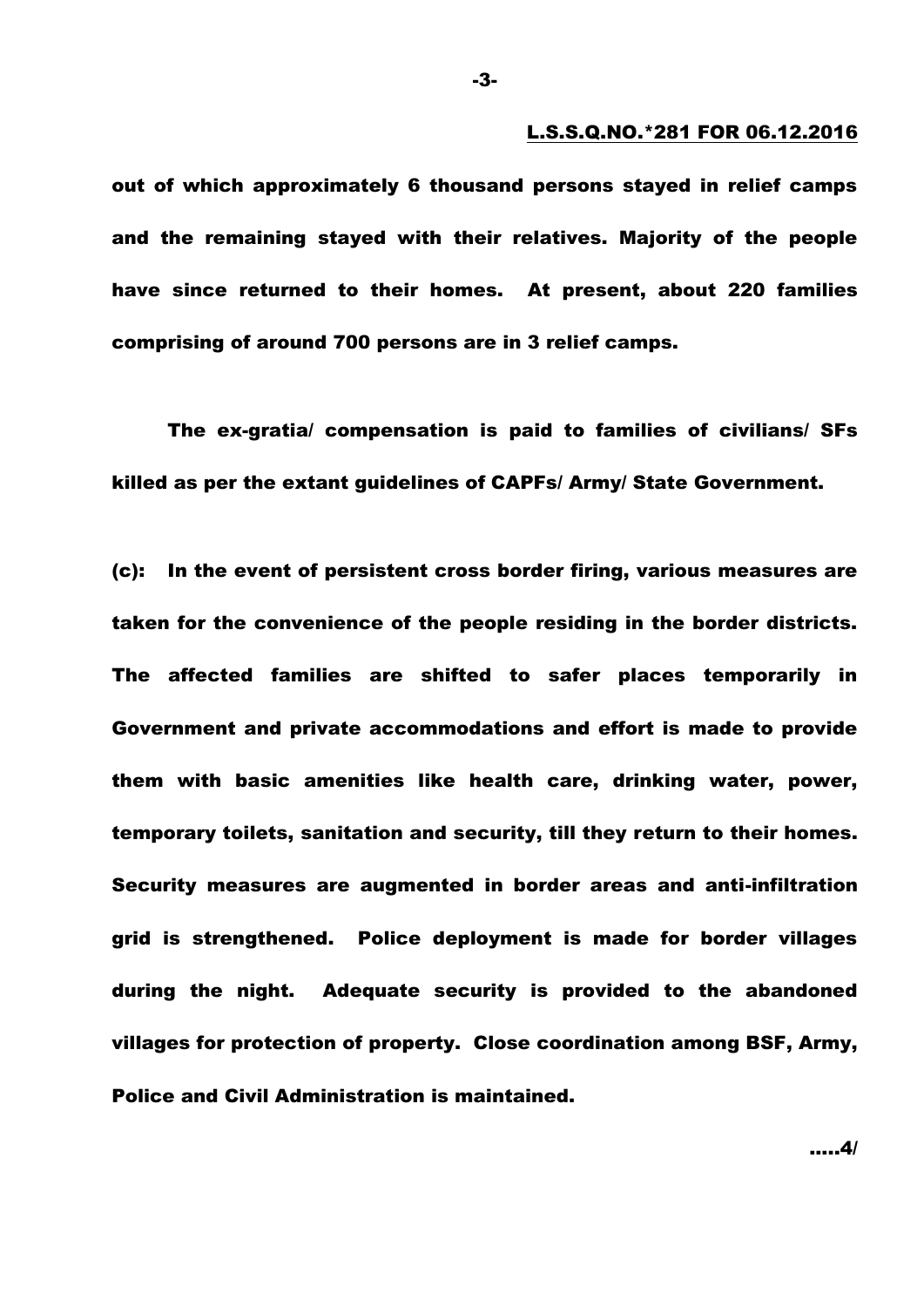#### L.S.S.Q.NO.\*281 FOR 06.12.2016

(d): The following measures have been taken by the Government to check ceasefire violations at the borders and ensure the safety of the civilians at such areas:

- i) Proper defence preparedness (including strengthening of Nakas, field fortifications, high mast lights etc.) is ensured on the International Border.
- ii) Immediate and effective retaliation by Indian Army and BSF Personnel is carried out instances of unprovoked fire and ceasefire violations. In addition, all violations of ceasefire are taken up with Pakistan authorities at the appropriate levels, through established mechanisms.
- iii)BSF regularly interacts with border population situated close to border and educates them not to move in vicinity of areas prone to

-4-

......5/